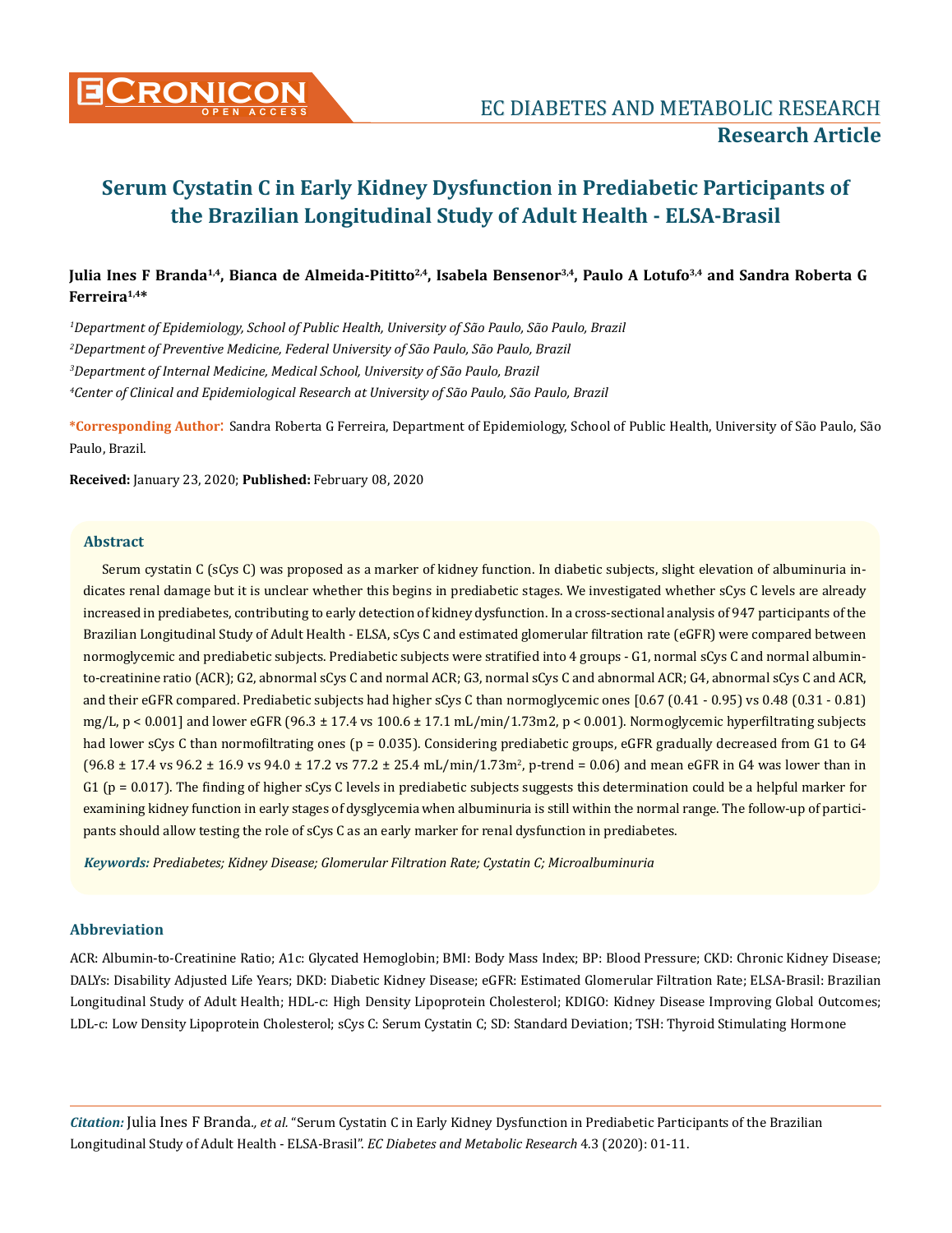### **Introduction**

Reported prevalence rates of prediabetes are alarming worldwide and in some populations this condition could affect 7.7 to 56% of adults [1-3]. Such conditions of mild hyperglycemia (named impaired fasting glucose and impaired glucose tolerance [4]) have been associated with progression to overt diabetes, as reported in the Brazilian Longitudinal Study of Adult Health (ELSA-Brasil) [5] and they already deleterious for tissues and organs. It was demonstrated that chronic kidney disease (CKD) occurs even in prediabetic stages and that its prevalence is increasing in some populations, ranging from 9.0 to 21.3% [6-8]. CKD is a major public health concern worldwide [9] and in US diabetes represents the main cause of incident cases of renal failure [10]. According to the Global Burden of Disease [11], diabetes and CKD were the eighth cause of Disability Adjusted Life Years (DALYs) worldwide and the seventh cause in Brazil.

Sustained hyperglycemia at prediabetic levels can trigger glomerular hyperfiltration and so can contribute to kidney damage [12,13]. Thus, early identification of individuals at risk seems important for preventive purposes. Diabetic kidney disease (DKD), as defined by reduced glomerular filtration rate (GFR) and/or presence of albuminuria, represents the main cause of CKD in patients who initiate renal replacement therapy [14]. Up to 40% of subjects with type 2 diabetes mellitus develop CKD which is associated with reduced quality of life and increased mortality [15].

Usually, incipient kidney dysfunction is detected by the presence of microalbuminuria [16,17]. However, type 2 diabetic subjects may have a reduced GFR before the occurrence of microalbuminuria [18]. This condition of non-albuminuric kidney disease can occur in up to one fifth of DKD [19] and such phenotype was also reported in prediabetic subjects [20]. Therefore, search for early markers of renal dysfunction in prediabetes seems of great interest.

Serum cystatin C (sCys C) is an endogenous marker of kidney function and recent studies have suggested that this may be a more sensitive marker for early kidney impairment [21]. Its determination overcomes limitations of serum creatinine, with accuracy to assess renal damage [22,23]. Cystatin C is not influenced by age, gender, protein intake and muscle mass [24,30], although some conditions, such as hyperthyroidism and obesity, can alter its levels [29]. Special groups such as the elderly with reduced muscle mass have particular benefit of using sCys C determination [24]. A recent study of a small sample of diabetic individuals found that sCys C was a more sensitive parameter than creatinine to detect nephropathy [25]. It is unclear how sCys C performs as an earlier marker for the detection of incipient diabetic nephropathy. When sCys C was examined in normal and microalbuminuric diabetic subjects, subtle alterations predicted the severity of albuminuria even in the normoalbuminuric stage [26]. As far as we know, whether alterations of sCys C represent an opportunity to prevent and/or delay DKD particularly in prediabetes is unclear.

We hypothesized that kidney damage can occur even without the elevation of albuminuria and that sCys C could be helpful as an early marker of renal dysfunction in prediabetic subjects. We investigated whether sCys C levels are increased in prediabetes, contributing to the detection of kidney dysfunction independently of albuminuria.

#### **Methods**

#### **Study design and population**

This is a cross-sectional analysis of baseline data from the Brazilian Longitudinal Study of Adult Health (ELSA-Brasil), a multicenter cohort study designed to identify new risk factors and determinants of diabetes and cardiovascular disease [27]. The study was approved by Ethics Committee and informed consent signed by all participants. The details of the study objectives and methods were previously reported [2,27]. Briefly, from August 2008 to December 2010, ELSA-Brasil included 15,105 employees aged 35 to 74 years from six capital cities of Brazil. A convenience sample of 998 normoglycemic and prediabetic participants aged between 35 to 54 years was selected from 5,061 participants of ELSA-Brasil in São Paulo center for a sub-study [28], in which the current study was conducted. Participants with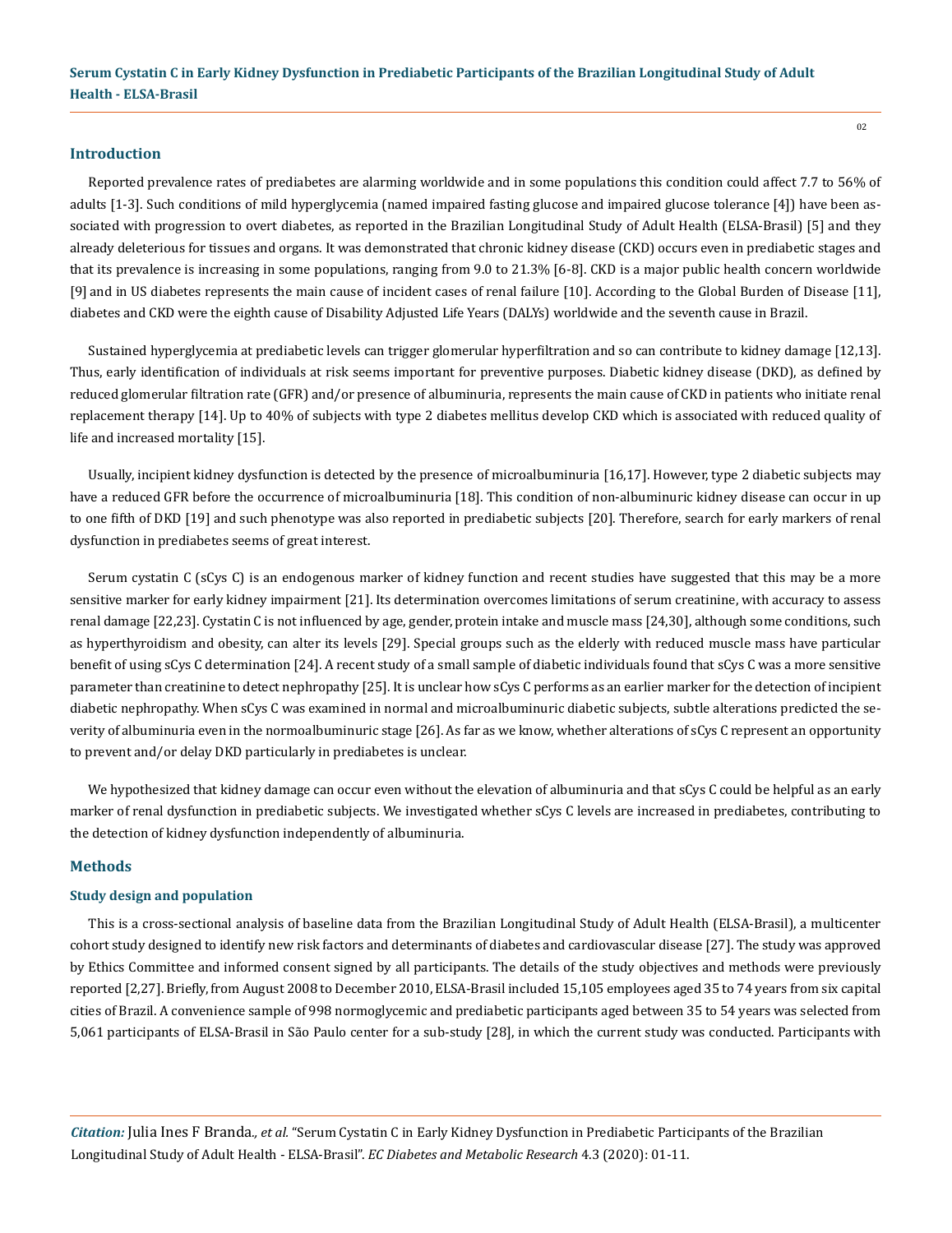03

missing data regarding sCys C or estimated GFR (eGFR) were excluded. Estimated GFR < 45 mL/min/1.73m<sup>2</sup> and hypertension (blood pressure ≥ 140/90 mmHg or antihypertensive treatment) were exclusion criteria, as well as thyroid dysfunctions (TSH < 0.1 and ≥ 10 µUI/ mL). It was previously shown that hypothyroidism tended to decrease while hyperthyroidism to increase sCys C levels [29,30]. Body mass index (BMI) ≥ 30 kg/m<sup>2</sup> was also excluded since obesity can affect sCys C production and overestimate eGFR when its circulating levels are employed [29,31]. One prediabetic participant with an outlier ACR value > 2,600 mg/g was excluded from the analyses, supposing that this could be due to another renal disease rather than the disturbance of glucose metabolism. A total of 51 participants were excluded.

### **Clinical and laboratory data**

Interviews and anthropometric examinations were carried out by trained personnel using standardized questionnaires and measurements [32]. BMI was calculated as weight in kilograms divided by height in meters squared. Blood pressure (BP) was measured with Omron HEM 705CPINT device (Omron Co, Kyoto, Japan) after a 5-minute rest. Three measurements were taken at 1-min intervals and mean values were calculated. After overnight fasting, blood and urine samples were obtained for several determinations [33]. Participants underwent a 2-hour 75g oral glucose tolerance test. Aliquots of biological samples were frozen at -80°C for further determinations [34].

Plasma glucose was measured by the hexokinase method (ADVIA Chemistry; Siemens, Deerfield, Illinois, USA) and A1c using a highpressure liquid chromatography (Bio-Rad Laboratories, Hercules, California, USA), according to the National Glycohemoglobin Standardization Program. GFR was estimated using the equations proposed by the Chronic Kidney Disease Epidemiology Collaboration (eGFR CKD-EPI) [35]. Albuminuria was determined in a 12h-overnight sample by nephelometry and was expressed as albumin-to-creatinine ratio (ACR). Serum cystatin C was measured using Human Cystatin C ELISA kit (Elabscience Biotechnology, Houston, Texas, USA). Intraassay and inter-assay coefficients of variability range were 5.05 - 5.38% and 3.29 - 6.48%, respectively.

#### **Definitions**

Participants with BMI ≥ 30 kg/m<sup>2</sup> were considered obese. Prediabetes diagnosis was defined by fasting plasma glucose (100 - 125 mg/ dL) or 2-hour post-load glucose (140 - 199 mg/dL) or hemoglobin A1c (5.7 - 6.4%) [4,27]. The following categories of eGFR CKD-EPI were considered: a) hyperfiltration when  $e$ GFR ≥ 125 mL/min/1.73m²; b) normal  $e$ GFR for values ≥ 90 and < 125 mL/min/1.73m² and c) mildly decreased eGFR for values ≥ 60 and < 90 mL/min/1.73m<sup>2</sup>, according to KDIGO 2012 [29]. Microalbuminuria was defined by values of ACR ≥ 30 mg/g creatinine [29]. Normal ranges of sCys C were 0.64 to 0.84 mg/L for men and 0.57 to 0.74 mg/L for women [36].

Prediabetics participants was divided into four groups combining levels of ACR and sCys C: group 1 (G1) had both normal sCys C and ACR; group 2 (G2) had abnormal sCys C and normal ACR; group 3 (G3) had normal sCys C and abnormal ACR; and group 4 (G4) had both abnormal sCys C and ACR.

#### **Statistical analysis**

Continuous variables with normal distribution were expressed as mean ± standard deviation (SD) and compared using Student *t* test. Non-normal distributed parametric variables (ACR and sCys C) were expressed as median and interquartile range and compared using Wilcoxon rank test. ANOVA or Kruskall-Wallis test was used to compare variables of more than two groups of participants, complemented with Tukey test, and p for trend was obtained. Sensitivity analyses excluding obese and hypertensive participants from comparisons were performed. Chi-squared test was used to compare frequencies and 95% confidence intervals (95%CI) were provided. Correlation was tested using Pearson coefficient. Significance level was set at a p-value of 0.05. Statistical analyses were performed using the R Project for Statistical Computing (R version 3.5.2).

#### **Results**

The mean age of 947 participants (520 women, 427 men) was 45.7 ± 4.9 years. Sixty percent referred white skin color and 40% nonwhite colors; among the latter participants 6% has Asian ancestry. The entire sample had normal mean values of systolic  $(117.0 \pm 14.5$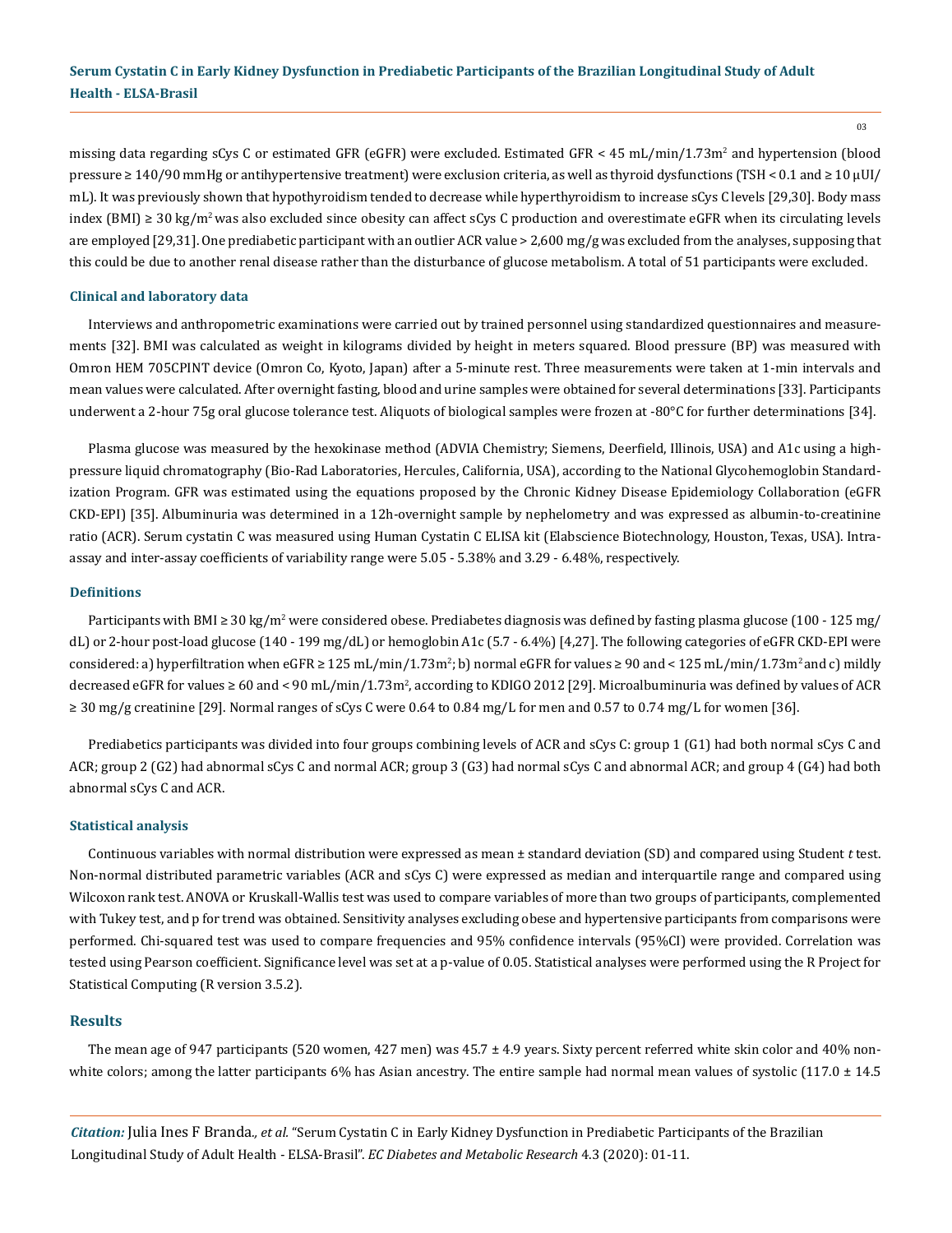mmHg) and diastolic BP (75.0 ± 10.4 mmHg), eGFR 97.6 ± 17.4 mL/min/1.73m<sup>2</sup>), ACR (10.8 ± 36.8 mg/g creatinine) and sCys C (0.75 ± 0.61 mg/L). Their mean eGFR, sCys C and AER were within normal ranges and no correlation was detected between these parameters. A total of 671 participants had prediabetes and 276 had normal glucose tolerance. In average, participants were slightly overweight and a higher proportion of physically active subjects were found in the normoglycemic group  $(42.0\%$  versus 33.6%,  $p = 0.02$ ).

Mean values of age, BMI, BP, lipids, serum creatinine and eGFR were higher in prediabetic than in normoglycemic participants (Table 1). Despite normal ACR values in both groups of participants, median was lower in prediabetic compared to the normoglycemic one [5.8  $(4.5 - 7.5)$  versus 6.6  $(5.5 - 8.1)$  mg/g,  $p < 0.01$ ]. Median sCys C was higher in prediabetic than in normoglycemic participants  $[0.67 (0.41)$ - 0.95) versus 0.48 (0.31 - 0.81) mg/L, p < 0.01], but values were within the reference range. However, proportions of participants with elevated sCys C was higher among prediabetic participants than the in normoglycemic ones (39% versus 28%, p < 0.002). Medians of sCys C for men and for women did not differ  $[0.61 (0.38 - 0.92)$  versus  $0.63 (0.37 - 0.89)$  mg/L,  $p = 0.562$ , respectively] and analyses were not stratified by sex.

|                                        | Normoglycemic<br>$N = 276$ | <b>Prediabetic</b><br>$N = 671$ | <b>P-value</b> |
|----------------------------------------|----------------------------|---------------------------------|----------------|
| Age (years)                            | 44.7 (4.9)                 | 46.1 (4.8)                      | ${}_{0.001}$   |
| Body mass index $(kg/m2)$              | 25.3(3.8)                  | 26.7 (4.24)                     | ${}_{0.001}$   |
| Systolic blood pressure (mmHg)         | 111.4 (12.4)               | 118.8 (14.8)                    | ${}_{0.001}$   |
| Diastolic blood pressure (mmHg)        | 71.2 (9.5)                 | 76.5 (10.4)                     | ${}_{0.001}$   |
| Fasting plasma glucose (mg/dL)         | 94.3 (3.7)                 | 105.7(7.0)                      | ${}< 0.001$    |
| 2-hour plasma glucose (mg/dL)          | 107.8 (18.0)               | 126.0 (27.4)                    | ${}_{0.001}$   |
| Glycated hemoglobin (%)                | 4.9(0.4)                   | 5.4(0.5)                        | ${}_{0.001}$   |
| Total cholesterol (mg/dL)              | 202.2 (32.7)               | 212.3 (38.2)                    | ${}< 0.001$    |
| HDL-cholesterol (mg/dL)                | 59.5 (13.2)                | 53.6 (13.0)                     | ${}< 0.001$    |
| LDL-cholesterol (mg/dL)                | 122.3 (28.6)               | 131.4 (33.16)                   | ${}_{0.001}$   |
| Triglycerides (mg/dL)                  | 102.1 (51.2)               | 139.0 (83.85)                   | ${}_{0.001}$   |
| Creatinine (mg/dL)                     | 0.87(0.16)                 | 0.96(0.19)                      | ${}_{0.001}$   |
| eGFR $(mL/min/1.73m2)$                 | 100.6 (17.1)               | 96.3 (17.4)                     | ${}_{0.001}$   |
| $ACR (mg/g)*$                          | $6.6$ (5.5 - 8.1)          | $5.8(4.5 - 7.5)$                | ${}_{0.001}$   |
| Serum cystatin $C \, (mg/L)^*$         | $0.48(0.31 - 0.81)$        | $0.67$ (0.41 - 0.95)            | ${}< 0.001$    |
| Elevated ACR, n (%)                    | 8(3)                       | 21(3)                           | 0.999          |
| Elevated serum cystatin $C$ , n $(\%)$ | 77 (28)                    | 259 (39)                        | 0.002          |

*Table 1: Clinical data of prediabetic and normoglycemic participants. eGFR: Estimated Glomerular Filtration Rate; ACR: Albumin-Creatinine Ratio. Data are expressed as frequency (%), mean (SD) or median (interquartile range). P-values obtained by chi-square, Student t or \*Wilcoxon test.*

Comparisons between prediabetic and normoglycemic participants within eGFR category (mildly decreased, normal and increased eGFR) showed that median values of sCys C were always higher in prediabetic ones. Median ACR was within the normal range for the

*Citation:* Julia Ines F Branda*., et al.* "Serum Cystatin C in Early Kidney Dysfunction in Prediabetic Participants of the Brazilian Longitudinal Study of Adult Health - ELSA-Brasil". *EC Diabetes and Metabolic Research* 4.3 (2020): 01-11.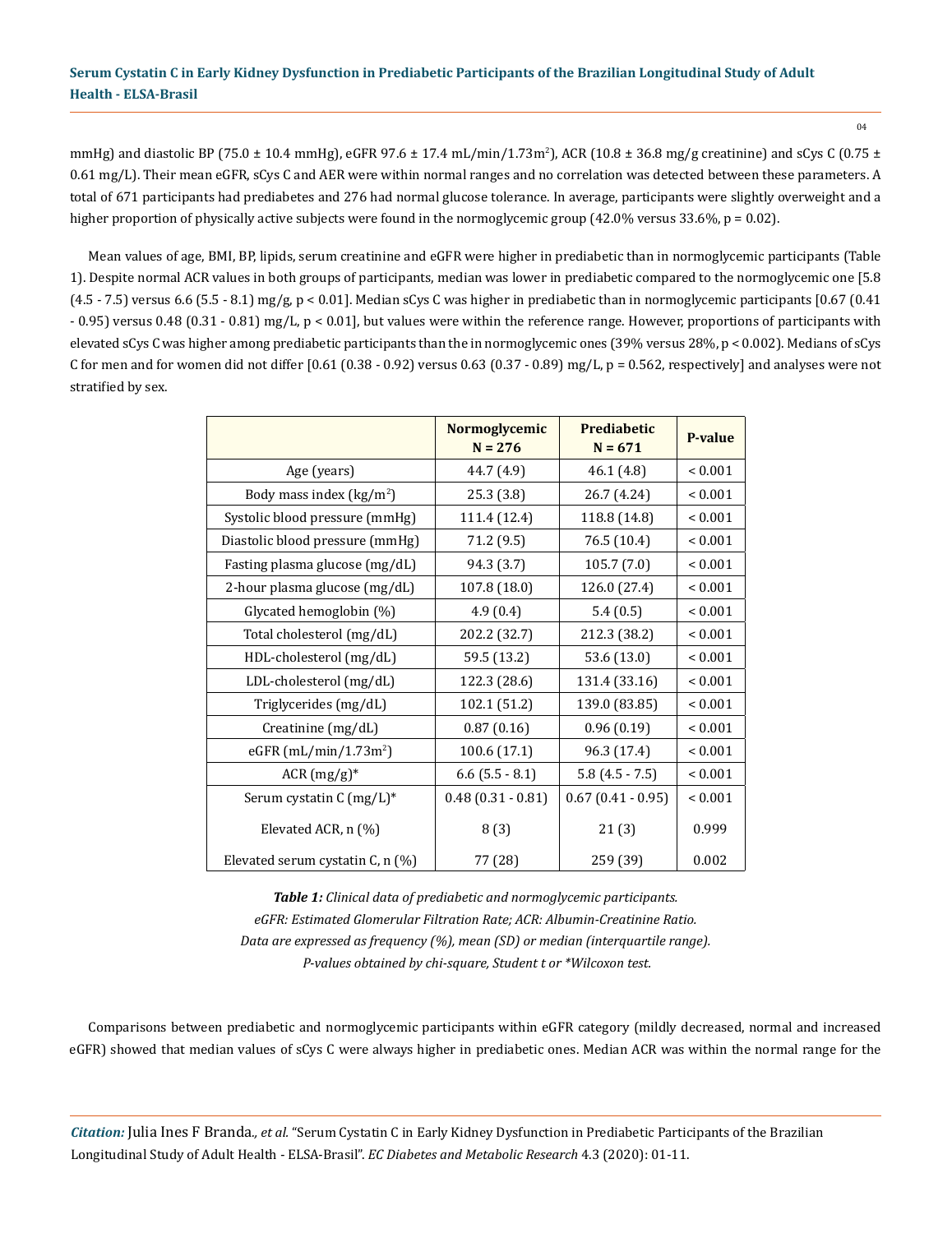05

three categories, although statistically higher values were observed in normoglycemic compared to prediabetic participants with normal or mildly decreased eGFR (Table 2). Considering the category of hyperfiltrating participants, normoglycemic group had a significantly higher BMI [26.2 ± 4.3 versus  $25.0 \pm 5.4 \text{ kg/m}^2$ ,  $p = 0.041$ ] than prediabetic one.

|          | <b>Mildly decreased eGFR</b><br>$( \geq 60 - < 90 \text{ mL/min} / 1.73 \text{ m}^2 )$<br>$n = 330$ |                                 |                    | <b>Normal eGFR</b><br>$(290 - 125 \text{ mL/min}/1.73 \text{ m}^2)$<br>$n = 544$ |                                 |                    | <b>Increased eGFR</b><br>$( \geq 125 \text{ mL/min} / 1.73 \text{ m}^2 )$<br>$n = 59$ |                                |                    |
|----------|-----------------------------------------------------------------------------------------------------|---------------------------------|--------------------|----------------------------------------------------------------------------------|---------------------------------|--------------------|---------------------------------------------------------------------------------------|--------------------------------|--------------------|
|          | Normoglycemia<br>$N = 88$                                                                           | <b>Prediabetes</b><br>$N = 242$ | <b>P-</b><br>value | <b>Normoglycemia</b><br>$N = 163$                                                | <b>Prediabetes</b><br>$N = 381$ | <b>P-</b><br>value | <b>Normoglycemia</b><br>$N = 24$                                                      | <b>Prediabetes</b><br>$N = 35$ | <b>P-</b><br>value |
|          |                                                                                                     |                                 |                    |                                                                                  |                                 |                    |                                                                                       |                                |                    |
| Cystatin | 0.54                                                                                                | 0.66                            | 0.004              | 0.53                                                                             | 0.68                            | 0.003              | 0.37                                                                                  | 0.62                           | 0.031              |
| C, mg/L  |                                                                                                     |                                 |                    |                                                                                  |                                 |                    |                                                                                       |                                |                    |
|          | $(0.29 - 0.80)$                                                                                     | $(0.39 - 0.96)$                 |                    | $(0.34 - 0.82)$                                                                  | $(0.43 - 0.95)$                 |                    | $(0.27 - 0.48)$                                                                       | $(0.30 - 0.85)$                |                    |
| ACR,     | 6.22                                                                                                | 5.65                            | 0.042              | 6.89                                                                             | 5.91                            | $\,<\,$            | 7.04                                                                                  | 6.67                           | 0.371              |
| mg/g     |                                                                                                     |                                 |                    |                                                                                  |                                 | 0.001              |                                                                                       |                                |                    |
|          | $(5.07 - 7.25)$                                                                                     | $(4.38 - 7.17)$                 |                    | $(5.79 - 8.30)$                                                                  | $(4.62 - 7.69)$                 |                    | $(6.03 - 8.02)$                                                                       | $(5.20 - 7.65)$                |                    |

*Table 2: Median (interquartile interval) of renal function parameters of participants grouped according to estimated glomerular filtration rate (eGFR) categories and presence of prediabetes. ACR: Albumin-Creatinine Ratio. Wilcoxon test used.*

Figure 1 depicts sCys C values in normoglycemic and prediabetic participants according to their eGFR category. Only normoglycemic participants with hyperfiltration were associated with a significant reduction in sCys C ( $p = 0.035$ ). Median sCys C was unchanged across categories of eGFR in prediabetic participants (p > 0.05).



*Figure 1: Median values of serum cystatin C between normoglycemic and prediabetic participants. eGFR categories: mildly decreased (eGFR ≥ 60 and < 90 mL/min/1.73m2), normal (eGFR ≥ 90 and < 125 mL/min/1.73m2) and increased eGFR (≥ 125 mL/min/1.73m2). \* p = 0.035 versus normal eGFR.*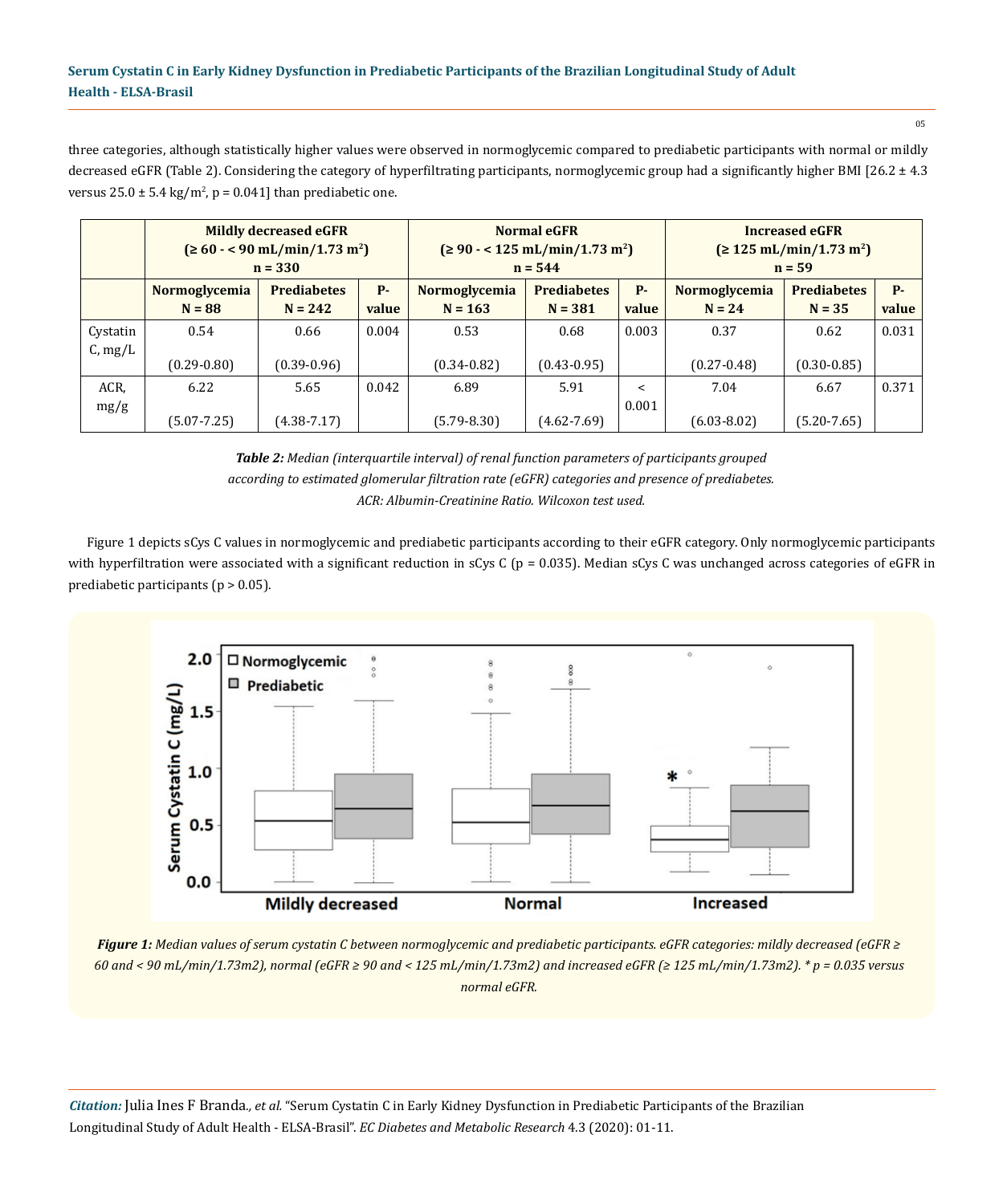06

Prediabetic participants were then divided into four groups according to the combination of renal function parameters (sCys C and ACR). Figure 2 shows that eGFR gradually dropped from G1 to G4 (G1:  $96.8 \pm 17.4$ , G2:  $96.2 \pm 16.9$ , G3:  $94.0 \pm 17.2$  and G4:  $77.2 \pm 25.4$ mL/min/1.73m<sup>2</sup>, p-trend = 0.060). Such trend reached borderline significance but, as expected, mean eGFR in G4 was lower than in G1  $(p = 0.017)$ .



*Figure 2: Box plot of eGFR in prediabetic participants among groups. Group 1: normal sCys C and normal ACR (n = 385); Group 2: abnormal sCys C and normal ACR (n = 253); Group 3: normal sCys C and abnormal ACR (n = 13) and Group 4: abnormal sCys C and abnormal ACR (n = 7). \* p = 0.017 versus Group 1.*

### **Discussion**

Looking at sCys C levels, this study raises their potential role for early detection of renal dysfunction in prediabetic states. For the best of our knowledge, results of a higher sCys C under normoalbuminuria in prediabetic but not in normoglycemic participants, obtained in a large epidemiological study, suggest that this may be a marker of renal dysfunction in early stage of glucose metabolism disturbance, when only glomerular hyperfiltration is manifest. Since DKD has been considered a complication of overt diabetes [13], change in this marker of renal dysfunction could support a paradigm shift, indicating that slight dysglycemia is enough to cause kidney damage. This seems relevant considering that role of diabetes as a major cause of renal failure [10].

The finding of higher sCys C in the prediabetic compared to normoglycemic group, independently of eGFR categories, raises the possibility that its determination could be accurate to identify slight renal injury, before glomerular albumin loss. Considering that increased body adiposity and blood pressure could contribute to elevate albumin urinary excretion, obesity and hypertension were excluded. Median ACR values were within the normal range, and, unexpectedly, higher levels were observed among the normoglycemic participants. Although statistically different, from a clinical point of view, such difference of ACR between groups may be considered irrelevant. In addition, a higher frequency of physically active individuals in the normoglycemic group could account in part for such difference. As a matter of fact, it is recognized an intra-individual variability in albumin excretion rate under certain conditions such as physical activity practice [29,37]. The design of our study did not allow suggesting that elevations in sCys C may be useful to detect renal damage earlier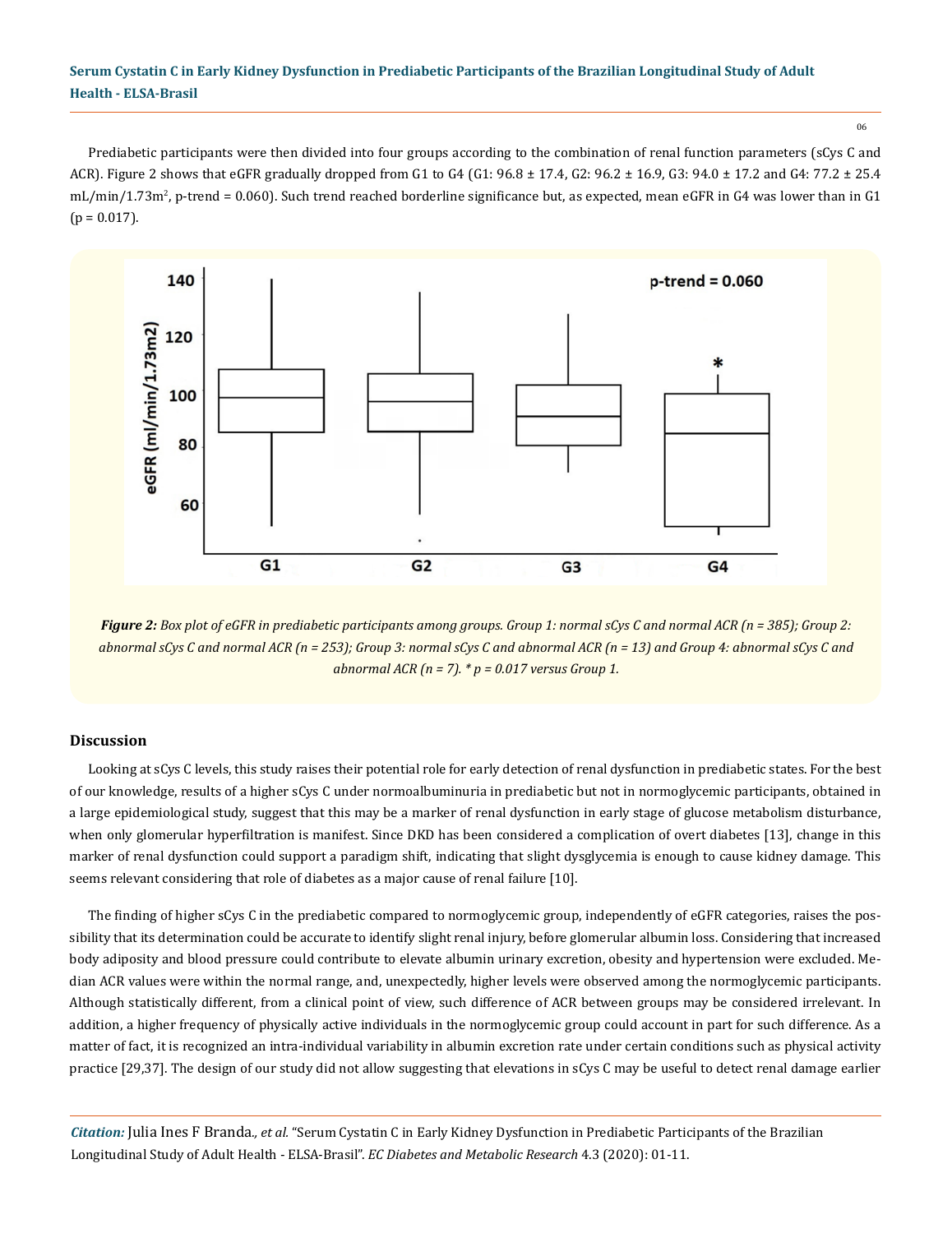than albuminuria. This hypothesis deserves further investigation considering that some authors have already described the presence of renal injury (microalbuminuria and/or reduced GFR) in prediabetic individuals [13,38-40].

Increases in glomerular filtration are typically observed in diabetes mellitus as a consequence of sustained hyperglycemia [41], but hyperfiltration is uncommon in healthy normoglycemic subjects. Since obesity has been also associated to elevation in GFR [42], both diabetic and obese subjects were excluded from our sample. A small proportion of normoglycemic participants showed eGFR above 125 mL/min/1.73m², which could be attributed in part to their slightly elevated mean BMI. We speculate that lower sCys C levels in those hyperfiltrating normoglycemic participants could indicate an increased renal loss of Cys C. Once circulating Cys C is filtered by glomeruli and reabsorbed and metabolized by tubular cells [43], its reabsorption may be insufficient under hyperfiltrating conditions, decreasing serum levels. This plausible mechanism to explain lower sCys C levels in hyperfiltration could not be confirmed in our study due to the absence of urinary Cys C measurement. Interestingly, in the subset of prediabetic participants with hyperfiltration higher sCys C levels were observed which could suggest that tubular cells function was impaired at the initial natural history of diabetes mellitus.

In line with our findings, previous studies had already shown that increased urinary levels of Cys C was early correlated with DKD in adults [44], also found with acute renal disease and reduced renal volume early in life such as in neonates [45,46]. This body of evidence could reinforce a possible role of Cys C as an early marker of kidney injury.

Estimated GFR and ACR are established parameters for renal function assessment. The latest update of the Kidney Disease Improving Global Outcomes (KDIGO) recommends that both, eGFR and ACR, should be used for the diagnosis of CKD [29]. According to these criteria, approximately 5% of entire population of ELSA-Brasil had CKD [2]. In the present study, we explored on the utility of sCys C in combination with ACR to test association with eGFR. As expected, participants with both abnormal ACR and sCys C values had lower eGFR. Since there is no previous report of such association, we are suggesting that ACR combined with sCys C could also be useful markers to detect kidney dysfunction in prediabetic individuals. In fact, other investigators have proposed different approaches to assess renal function such as the eGFR based on cystatin C (eGFRcys) or in combination with serum creatinine (GFRcys-creat) [29]. Several studies demonstrated that both cystatin-based eGFR formulas are more accurate in comparison with the traditional one based on serum creatinine to assess renal function in early stages of kidney injury [47]. Additionally, positive association of sCys C with the progression of prediabetes has been reported [48,49] as well as playing a role for cardiovascular risk in prediabetic individuals [50].

#### **Limitation of the Study**

A main limitation of our study is related to the cross-sectional design of this study that impede inferring causality between the interest variables. It is not possible to state that the onset of sCys C elevation occurs earlier than the increase in ACR. We have chosen a definition for hyperfiltration (eGFR ≥ 125 ml/min/m<sup>2</sup>), since there is not an internationally accepted consensus. Some studies suggest using eGFR above the  $90<sup>th</sup>$  percentile adjusted by body area [51] and others suggest that should be used age and sex-specific cut-offs for better measure of hyperfiltration [52]. According to a meta-analysis [52], commonly used definition for hyperfiltration varied from 90 to 175 mL/ min/m<sup>2</sup> . Determination of urinary cystatin C would contribute to speculate on pathophysiological mechanisms.

#### **Strength of the Study**

Strengths of ELSA-Brasil [27] are its sample size and prospective design to test hypothesis raised in the present sub-study. We currently examined a relatively novel circulating biomarker - sCys C - in a large sample to assess kidney function in early stages of glucose metabolism disturbance. We excluded participants with several factors that could interfere in sCys C assay, as thyroid disorders and obesity [29], and utility of its determination at an initial phase of kidney damage to predict DKD will be further investigated. Such approach made unnecessary adjusted analyses. This can be the largest study of sCys C data in prediabetic subjects providing subsidies to raise that this may be an early marker of renal dysfunction during glomerular hyperfiltration stage, dependent of the intermittent hyperglycemia that precedes overt diabetes.

*Citation:* Julia Ines F Branda*., et al.* "Serum Cystatin C in Early Kidney Dysfunction in Prediabetic Participants of the Brazilian Longitudinal Study of Adult Health - ELSA-Brasil". *EC Diabetes and Metabolic Research* 4.3 (2020): 01-11.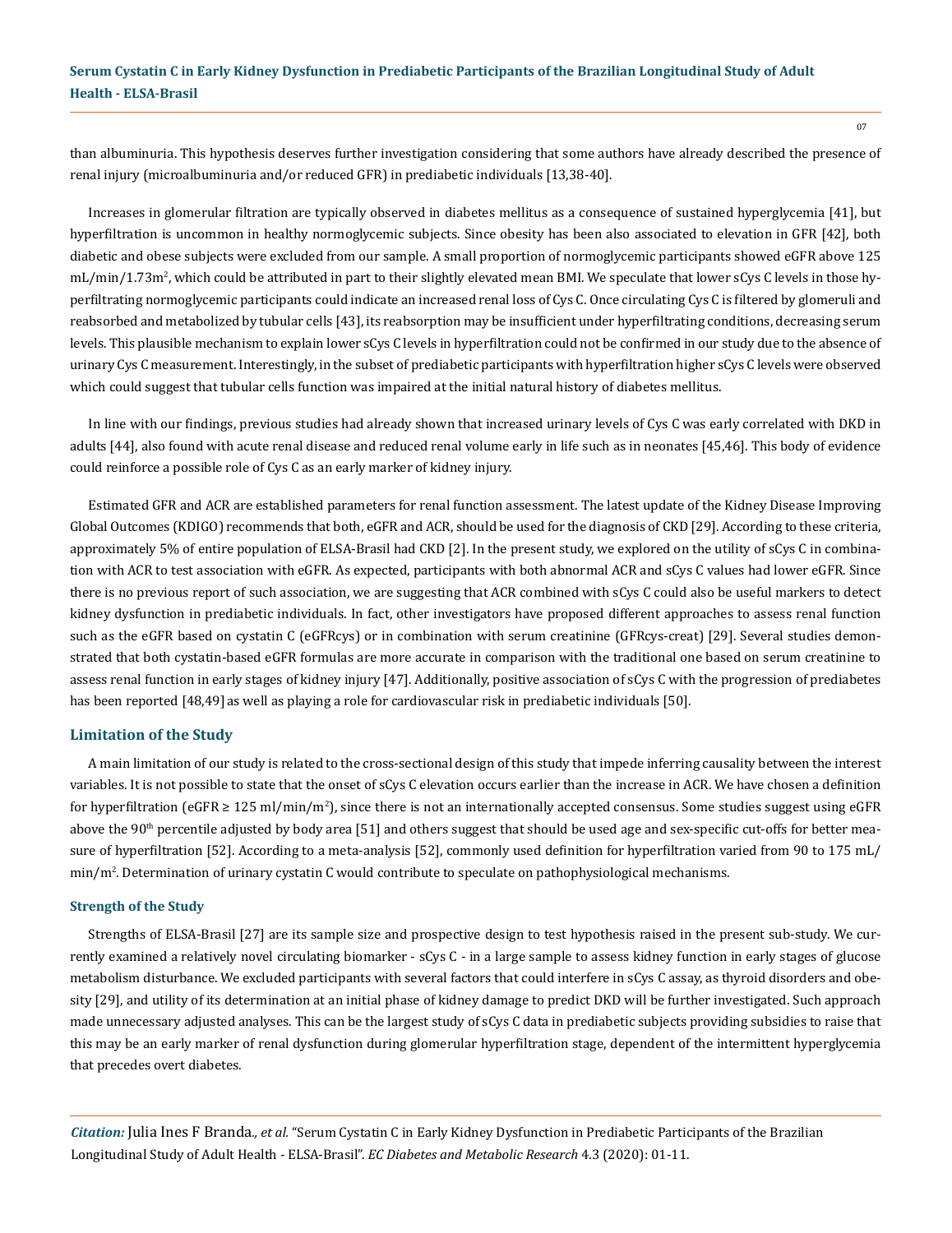### **Conclusion**

In conclusion, we reinforced that sCys C levels are higher in prediabetic than in normoglycemic subjects. Serum Cys C could to be a helpful marker for examining kidney function in early stages of dysglycemia when albuminuria is still within the normal range but with elevated eGFR. The follow-up of ELSA-Brasil participants should allow testing more appropriately the role of sCys C as an early marker for renal dysfunction in prediabetes, when preventive measures could be introduced.

### **Acknowledgment**

The authors would like to acknowledge the participation of the 15.105 individuals recruited for this study, without them this study and those based on the ELSA-Brasil cohort would not have been possible.

### **Financial Disclosure**

The current study was supported by grant from the São Paulo Research Foundation (Fundação de Amparo à Pesquisa do Estado de São Paulo - FAPESP - Protocol 2009/15041-9), also it was financed in part by the Coordenação de Aperfeiçoamento de Pessoal de Nível Superior - Brasil (CAPES) - (Finance Code 001). The baseline ELSA-Brasil study was supported by the Brazilian Ministry of Health (Science and Technology Department), the Brazilian Ministry of Science and Technology, and CNPq- National Research Council (# 01 06 0010.00 RS, 01 06 0212.00 BA, 01 06 0300.00 ES, 01 06 0278.00 MG, 01 06 0115.00 SP, 01 06 0071.00 RJ).

### **Bibliography**

- 1. Benjamim SM., *et al*[. "A change in definition results in an increased number of adults with prediabetes in the United States".](https://jamanetwork.com/journals/jamainternalmedicine/article-abstract/217644) *Archivers of Internal Medicine* [164.21 \(2004\): 2386-2387.](https://jamanetwork.com/journals/jamainternalmedicine/article-abstract/217644)
- 2. Schmidt MI., *et al*[. "Cohort profile: Longitudinal Study of Adult Health \(ELSA-Brasil\)".](https://www.ncbi.nlm.nih.gov/pubmed/24585730) *International Journal of Epidemiology* 44.1 [\(2015\): 68-75.](https://www.ncbi.nlm.nih.gov/pubmed/24585730)
- 3. Cho NH., *et al*[. "IDF Diabetes AtlasÇ Global estimates of diabetes prevalence for 2017 and projections for 2045".](https://www.ncbi.nlm.nih.gov/pubmed/29496507) *Diabetes Research and Clinical Practice* [138 \(2018\): 271-281.](https://www.ncbi.nlm.nih.gov/pubmed/29496507)
- 4. [American Diabetes Association 2018. "Classification and diagnosis of diabetes".](https://www.ncbi.nlm.nih.gov/pubmed/29222373) *Diabetes Care* 41.1 (2018): S13-S27.
- 5. Schmidt MI., *et al*[. "Intermediate hyperglycaemia to predict progression to type 2 diabetes \(ELSA-Brasil\): an occupational cohort](https://www.ncbi.nlm.nih.gov/pubmed/30803929)  study in Brazil". *[The Lancet Diabetes and Endocrinology](https://www.ncbi.nlm.nih.gov/pubmed/30803929)* 7.4 (2019): 267-277.
- 6. Plantinga LC., *et al*[. "Prevalence of chronic kidney disease in US adults with undiagnosed diabetes or prediabetes".](https://www.ncbi.nlm.nih.gov/pmc/articles/PMC2849697/) *Clinical Journal of [the American Society of Nephrology](https://www.ncbi.nlm.nih.gov/pmc/articles/PMC2849697/)* 5.4 (2010): 673-682.
- 7. Schöttker B., *et al*[. "Prognostic association of HbA1c and fasting plasma glucose with reduced kidney function in subjects with and](https://www.ncbi.nlm.nih.gov/pubmed/23948106)  [without diabetes mellitus. Results from a population-based cohort study from Germany".](https://www.ncbi.nlm.nih.gov/pubmed/23948106) *Preventive Medicine* 57.5 (2013): 596-600.
- 8. Zhou Y., *et al*[. "Prevalence of chronic kidney disease across levels of glycemia among adults in Pudong New Area, Shanghai, China".](https://www.ncbi.nlm.nih.gov/pubmed/24238578)  *BMC Nephology* [1471.2369 \(2013\): 14-253.](https://www.ncbi.nlm.nih.gov/pubmed/24238578)
- 9. [Weiner DE. "Public health consequences of chronic kidney disease".](https://www.ncbi.nlm.nih.gov/pmc/articles/PMC2788514/) *Clinical Pharmacology and Therapeutics* 86.5 (2009): 566-569.
- 10. Saran R., *et al*[. "US Renal Data System 2016 Annual Report: Epidemiology of Kidney Disease in the United States".](https://www.ncbi.nlm.nih.gov/pubmed/28236831) *American Journal of Kidney Diseases* [69.3 \(2017\): A7-A8.](https://www.ncbi.nlm.nih.gov/pubmed/28236831)
- 11. Institute for Health Metrics and Evaluation (IHME). "Findings from the Global Burden of Disease Study 2017". Seattle, WA: IHME (2018).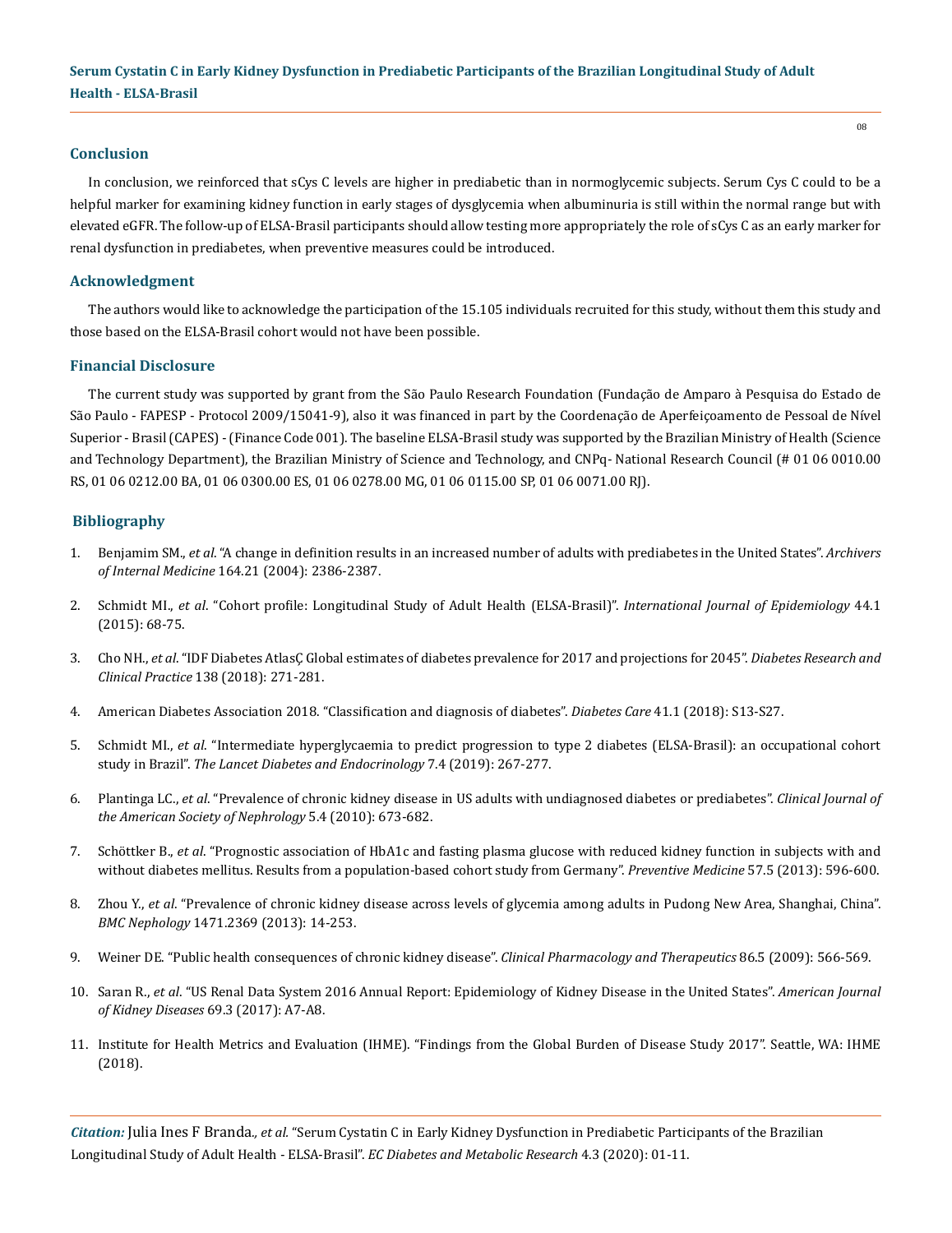- 12. De Nicola L., *et al*[. "Prediabetes as a precursor to diabetic kidney disease".](https://www.ajkd.org/article/S0272-6386(16)00642-9/fulltext) *American Journal of Kidney Diseases* 67.6 (2016): 817-819.
- 13. Branda JIF., *et al*. "Prevalence of diabetic kidney disease in prediabetes". *Obesity Medicine* 15 (2019): 100-105.
- 14. Standards of Medical Care in Diabetes. "Summary of Revisions". *Diabetes Care* 39.1 (2016) : 54-55.
- 15. [Park CW. "Diabetic Kidney Disease: from epidemiology to clinical perspectives".](https://www.ncbi.nlm.nih.gov/pmc/articles/PMC4160578/) *Diabetes and Metabolism Journal* 38.4 (2014): 252-60.
- 16. Won JC., *et al*[. "Increased prevalence of albuminuria in individuals with higher range of impaired fasting glucose: the 2011 Korea](https://www.ncbi.nlm.nih.gov/pubmed/25240717) [National Health and Nutrition Examination Survey".](https://www.ncbi.nlm.nih.gov/pubmed/25240717) *Journal of Diabetes and its Complications* 29.1 (2015): 50-54.
- 17. Li XY., *et al*[. "Serum C-reactive protein \(CRP\) and microalbuminuria in relation to fasting and 2-h postload plasma glucose in a Chinese](https://www.ncbi.nlm.nih.gov/pubmed/18691271) population". *[The Journal of Clinical Endocrinology and Metabolism](https://www.ncbi.nlm.nih.gov/pubmed/18691271)* 70.5 (2009): 691-697.
- 18. Official tripartite positioning n° 01/2016 Prevention, Diagnosis and Therapeutic Management in Diabetes Kidney Disease. Brazilian Society of Diabetes, Brazilian Society of Endocrinology and Metabolism, Brazilian Society of Nephrology (2016).
- 19. Dwyer JP., *et al*[. "Renal dysfunction in the presence of normoalmuninuria in type 2 diabetes. Results from the DEMAND study".](https://www.ncbi.nlm.nih.gov/pubmed/22493597) *Car[diorenal Medicine](https://www.ncbi.nlm.nih.gov/pubmed/22493597)* 2.1 (2012): 1-10.
- 20. Lin L., *et al*[. "Glycemic status and chronic kidney disease in Chinese adults: findings from the REACTION study".](https://www.ncbi.nlm.nih.gov/pubmed/27734593) *Journal of Diabetes* [9.9 \(2017\): 837-845.](https://www.ncbi.nlm.nih.gov/pubmed/27734593)
- 21. Coll E, ., *et al*[. "Serum cystatin C as a new marker for non-invasive estimation of glomerular filtration rate and as a marker for early](https://www.ajkd.org/article/S0272-6386(00)75804-5/abstract)  renal impairment". *[American Journal of Kidney Diseases](https://www.ajkd.org/article/S0272-6386(00)75804-5/abstract)* 36 (2000): 29-34.
- 22. Laterza OF., *et al*[. "Cystatin C: an improved estimator of glomerular filtration rate?"](https://www.ncbi.nlm.nih.gov/pubmed/11978596) *Clinical Chemistry* 48.5 (2002): 699-707.
- 23. Lee BW., *et al*[. "The comparison of cystatin c and creatinine as an accurate serum marker in the prediction of type 2 diabetic ne](https://www.ncbi.nlm.nih.gov/pubmed/17822797)phropathy". *[Diabetes Research and Clinical Practice](https://www.ncbi.nlm.nih.gov/pubmed/17822797)* 78.3 (2007): 428-434.
- 24. Filler G., *et al*[. "Cystatin C as a marker of GFR history, indications, and future research".](https://www.sciencedirect.com/science/article/pii/S0009912004002838) *Clinical Biochemistry* 38 (2005): 1-8.
- 25. Willems D., *et al*[. "Cystatin C for early detection of renal impairment in diabetes".](https://www.ncbi.nlm.nih.gov/pubmed/18983837) *Clinical Biochemistry* 42.1-2 (2009): 108-110.
- 26. Kravaritou M., *et al*[. "Evidence that even "normal" albuminuria may denote incipient GFR reduction in patients with type 2 diabetes](https://www.ncbi.nlm.nih.gov/pubmed/19596469)  mellitus". *[Diabetes Research and Clinical Practice](https://www.ncbi.nlm.nih.gov/pubmed/19596469)* 85.3 (2009): 317-321.
- 27. Aquino EM., *et al*[. "Brazilian longitudinal study of adult health \(ELSA-Brasil\): objectives and design".](https://www.ncbi.nlm.nih.gov/pubmed/22234482) *American Journal of Epidemiology* [175.4 \(2012\): 315-324.](https://www.ncbi.nlm.nih.gov/pubmed/22234482)
- 28. Almeida-Pititto B., *et al*[. "Novel biomarkers of cardiometabolic risk are associated with plasma glucose within non-diabetic range.](https://www.ncbi.nlm.nih.gov/pubmed/25958099)  [The Brazilian Longitudinal Study of Adult Health - ELSA-Brasil".](https://www.ncbi.nlm.nih.gov/pubmed/25958099) *Diabetes Research and Clinical Practice* 109.1 (2015): 110-116.
- 29. [Kidney Disease Improving Global Outcomes KDIGO 2012. "Clinical Practice Guideline for the Evaluation and Management of Chronic](https://www.researchgate.net/publication/304927698_Clinical_practice_guideline_for_the_evaluation_and_management_of_chronic_kidney_disease)  Kidney Disease". *[Official Journal of the International Society of Nephrology](https://www.researchgate.net/publication/304927698_Clinical_practice_guideline_for_the_evaluation_and_management_of_chronic_kidney_disease) Kidney International Supplements* 3.1 (2013): 7-10.
- 30. Gabriel IC., *et al*[. "Serum cystatin C: a practical alternative for renal function evaluation?"](https://www.ncbi.nlm.nih.gov/pubmed/21789445) *Jornal Brasileiro de Nefrologia* 33.2 (2011): [261-267.](https://www.ncbi.nlm.nih.gov/pubmed/21789445)
- 31. Vupputuri S., *et al*[. "Differential estimation of CKD using creatinine versus cystatin C-based estimating equations by category of body](https://www.ncbi.nlm.nih.gov/pmc/articles/PMC3028436/)  mass index". *[American Journal of Kidney Diseases](https://www.ncbi.nlm.nih.gov/pmc/articles/PMC3028436/)* 53 (2009): 993-1001.

*Citation:* Julia Ines F Branda*., et al.* "Serum Cystatin C in Early Kidney Dysfunction in Prediabetic Participants of the Brazilian Longitudinal Study of Adult Health - ELSA-Brasil". *EC Diabetes and Metabolic Research* 4.3 (2020): 01-11.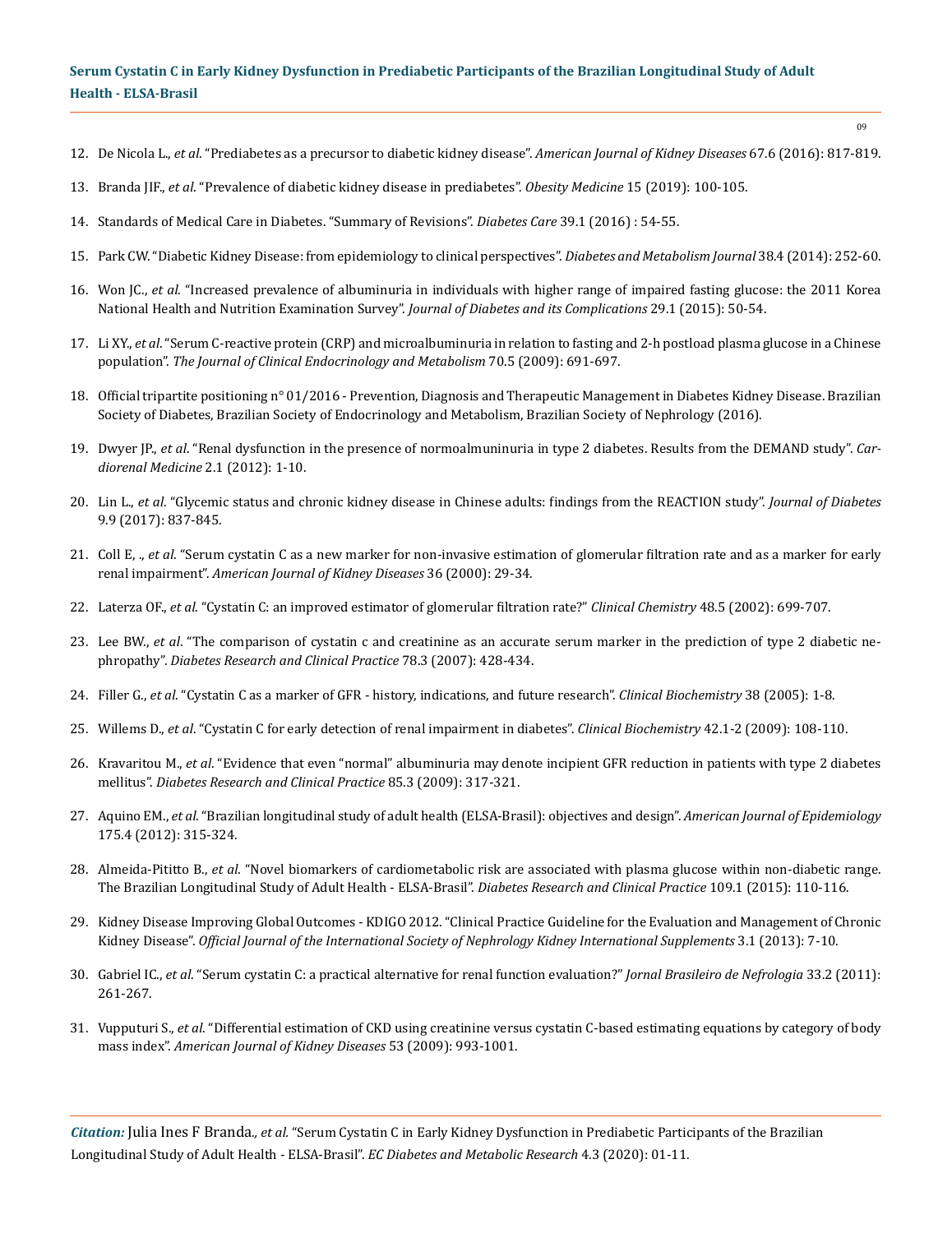- 32. Bensenor IM., *et al*[. "Routines of organization of clinical test and interviews in the ELSA-Brasil investigation center".](http://www.scielo.br/scielo.php?script=sci_abstract&pid=S0034-89102013000800037&lng=en&nrm=iso) *Revista de Saúde Pública* [47.2 \(2013\): 37-47.](http://www.scielo.br/scielo.php?script=sci_abstract&pid=S0034-89102013000800037&lng=en&nrm=iso)
- 33. Fedeli LG., *et al*[. "Logistics of collection and transportation of biological samples and the organization of the central laboratory in the](https://www.ncbi.nlm.nih.gov/pubmed/24346722)  ELSA-Brasil". *[Revista de Saúde Pública](https://www.ncbi.nlm.nih.gov/pubmed/24346722)* 47.2 (2013): 63-71.
- 34. Pereira AC., *et al*[. "Design and implementation of the ELSA-Brasil biobank: a prospective study in a Brazilian population".](https://www.ncbi.nlm.nih.gov/pubmed/24346723) *Revista de Saúde Pública* [47.2 \(2013\): 72-78.](https://www.ncbi.nlm.nih.gov/pubmed/24346723)
- 35. Levey AS., *et al*[. "A new equation to estimate glomerular filtration rate".](https://www.ncbi.nlm.nih.gov/pubmed/19414839) *Annals of Internal Medicine* 150.9 (2009): 604-612.
- 36. Galteau MM., *et al*[. "Determination of serum cystatin C: biological variation and reference values".](https://www.degruyter.com/view/j/cclm.2001.39.issue-9/cclm.2001.141/cclm.2001.141.xml) *Clinical Chemistry and Laboratory Medicine* [39.9 \(2001\): 850-857.](https://www.degruyter.com/view/j/cclm.2001.39.issue-9/cclm.2001.141/cclm.2001.141.xml)
- 37. Heathcote KL., *et al*[. "Prevalence and duration of exercise induced albuminuria in healthy people".](https://www.ncbi.nlm.nih.gov/pubmed/19640328) *Clinical and Investigative Medicine* [32.4 \(2009\): E261-265.](https://www.ncbi.nlm.nih.gov/pubmed/19640328)
- 38. Suzuki H., *et al*[. "IGT with fasting hyperglycemia is more strongly associated with microalbuminuria than IGT without fasting hyper](https://www.ncbi.nlm.nih.gov/pubmed/15126010)glycemia". *[Diabetes Research and Clinical Practice](https://www.ncbi.nlm.nih.gov/pubmed/15126010)* 64.3 (2004): 213-219.
- 39. Kim CH., *et al*[. "Prediabetes is not independently associated with microalbuminuria in Korean general population: The Korea National](https://www.diabetesresearchclinicalpractice.com/article/S0168-8227(14)00404-5/fulltext)  [Health and Nutrition Examination Survey 2011-2012 \(KNHANES V-2,3\)".](https://www.diabetesresearchclinicalpractice.com/article/S0168-8227(14)00404-5/fulltext) *Diabetes Research and Clinical Practice* 6 (2014): 18-21.
- 40. Ali MK., *et al*[. "Cardiovascular and renal burdens of prediabetes in the USA: analysis of data from serial cross-sectional surveys, 1988-](https://www.ncbi.nlm.nih.gov/pubmed/29500121) 2014". *[The Lancet Diabetes and Endocrinology](https://www.ncbi.nlm.nih.gov/pubmed/29500121)* 2213-8587.18 (2018): 30027-30035.
- 41. Tonneijck L., *et al*[. "Glomerular hyperfiltration in diabetes: mechanisms, clinical significance, and treatment".](https://www.ncbi.nlm.nih.gov/pubmed/28143897) *Journal of the American [Society of Nephrology](https://www.ncbi.nlm.nih.gov/pubmed/28143897)* 28.4 (2017): 1023-1039.
- 42. Stefansson VT., *et al*[. "Central obesity associates with renal hyperfiltration in the in the non-diabetic general population: a cross](https://www.ncbi.nlm.nih.gov/pubmed/27832768)sectional study". *[BMC Nephrology](https://www.ncbi.nlm.nih.gov/pubmed/27832768)* 17.1 (2016): 172.
- 43. Newman DJ. "Cystatin C". *[Annals of Clinical Biochemistry](https://www.ncbi.nlm.nih.gov/pubmed/11928770)* 39.2 (2002): 89-104.
- 44. [Thakur V and Chattopadhyay M. "Early urinary markers for diabetic and other kidney diseases".](https://www.ncbi.nlm.nih.gov/pubmed/29552988) *Current Cancer Drug Targets* 19.7 [\(2018\): 825-831.](https://www.ncbi.nlm.nih.gov/pubmed/29552988)
- 45. Barbati A., *et al*[. "Increased urinary cystatin C levels correlate with reduced renal volumes in neonates with intrauterine growth re](https://www.ncbi.nlm.nih.gov/pubmed/26756983)striction". *Neonatology* [109.2 \(2016\): 154-160.](https://www.ncbi.nlm.nih.gov/pubmed/26756983)
- 46. Khosravi N., *et al*[. "The value of Urinary Cystatin C Level to Predict Neonatal Kidney Injury".](https://www.ncbi.nlm.nih.gov/pubmed/30227813) *Current Pharmaceutical Design* 24.25 [\(2018\): 3002-3004.](https://www.ncbi.nlm.nih.gov/pubmed/30227813)
- 47. Qiu X., *et al*[. "The diagnostic value of serum creatinine and cystatin c in evaluating glomerular filtration rate in patients with chronic](https://www.ncbi.nlm.nih.gov/pmc/articles/PMC5641185/) [kidney disease: a systematic literature review and meta-analysis".](https://www.ncbi.nlm.nih.gov/pmc/articles/PMC5641185/) *Oncotarget* 8.42 (2017): 72985-72999.
- 48. Sabanayagam C., *et al*[. "Serum cystatin C and prediabetes in non-obese US adults".](https://www.researchgate.net/publication/235649870_Serum_cystatin_C_and_prediabetes_in_non-obese_US_adults) *European Journal of Epidemiology* 28.4 (2013): [311-316.](https://www.researchgate.net/publication/235649870_Serum_cystatin_C_and_prediabetes_in_non-obese_US_adults)
- 49. Donahue RP., *et al*[. "Elevated cystatin C concentration and progression to prediabetes: the Western New York Study".](https://www.ncbi.nlm.nih.gov/pubmed/17456840) *Diabetes Care* [30.7 \(2007\): 1724-1729.](https://www.ncbi.nlm.nih.gov/pubmed/17456840)

*Citation:* Julia Ines F Branda*., et al.* "Serum Cystatin C in Early Kidney Dysfunction in Prediabetic Participants of the Brazilian Longitudinal Study of Adult Health - ELSA-Brasil". *EC Diabetes and Metabolic Research* 4.3 (2020): 01-11.